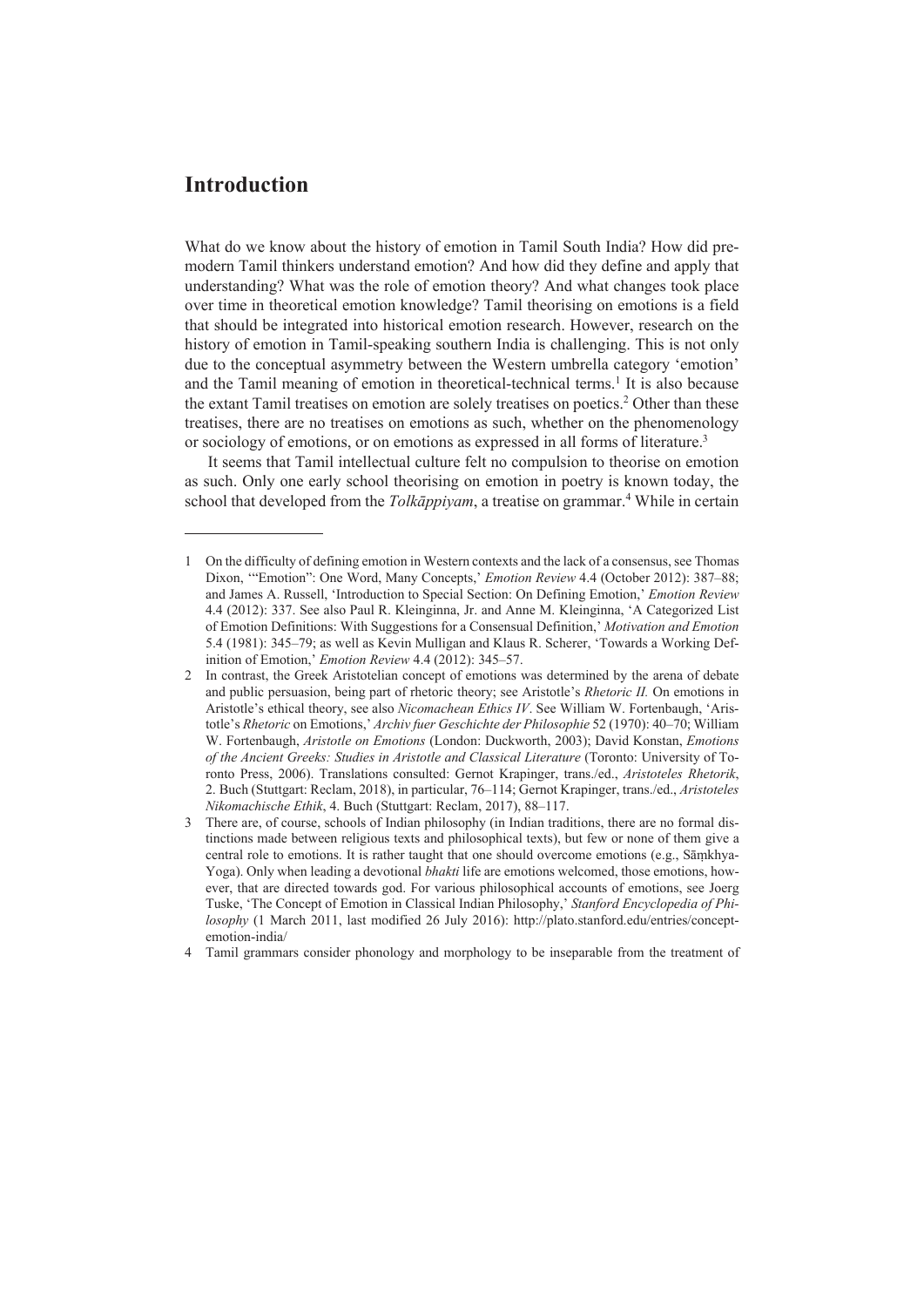## 2 Theorising Emotions

texts it is possible to find influences from other schools of grammar, no treatise from those schools have survived. The *Tolkāppiyam* grammar, dating to the middle of the first millenium, contains in its third section (*Poruḷatikāram*, 'section on meaning') an authoritative grammar on poetics. It was here that rules and conventions with regard to a theory of emotions were established, rules and conventions that were followed at least until the seventeenth century. Although a new type of treatise emerged in the sixteenth century, the *pāṭṭiyal* type (which did not belong to the school of *Tolkāppiyam*), it did not offer any contemporary systematic thoughts on literary emotions.

Since the only extant early school that we have derives from the *Tolkāppiyam*, we also have no category for emotion other than the technical term it uses, namely, '*meyppāṭu*'. This term represents the Tamil concept of emotion, in this case, literary emotion (or, to be even more precise, literary emotion within the framework of the themes of love and war, the two main themes discussed in the *Tolkāppiyam*). This is our point of departure.

It should be made clear that the *Tolkāppiyam* is not the central object of study in this monograph, but rather the concept of emotion that developed out of its discourse on *meyppāṭu*. The interest here lies in the history of emotion theories, and thus in the enquiries into emotion knowledge in treatises and commentarial works in premodern Tamil-speaking South India, in particular, in two periods: from the eleventh to thirteenth century, and the sixteenth to seventeenth century. Particularly the first period experienced a pinnacle of debates on literary emotion, with concepts elaborated in constant dialogue with rival currents, with an unprecedented and sudden increase in the number of Tamil treatises and commentaries on emotion.<sup>5</sup> At this critical moment in history, a number of changes in emotion knowledge can be detected. And since Tamil thinkers only theorised on literary emotions (curiously neglecting, as mentioned above, any study of emotions as such), this monograph restricts its enquiry to that.

Emotions occupy a fundamental place in texts on poetics and dramaturgy, this going back to the Tamil *Tolkāppiyam*, and in Sanskrit, to the *Nāṭyaśāstra* (c.300 CE). The natural starting point for an investigation on emotions would thus be these two treatises. To settle one thing right away, premodern Tamil thinkers did not investigate emotions in the same way<sup>6</sup> Sanskrit discourses on ordinary emotion and aesthetic

poetic theory.

<sup>5</sup> In Sanskrit according to Sheldon Pollock, trans./ed., *A Rasa Reader: Classical Indian Aesthetics* (New York: Columbia University Press, 2016), 49, the commentarial tradition on the Sanskrit *rasa* ('aesthetic emotion') theory began most probably not much before the early ninth century.

<sup>6</sup> The viewpoint in this study is more nuanced than that taken by Whitney Cox, 'From Source-Criticism to Intellectual History in the Poetics of the Medieval Tamil Country,' in *Bilingual Discourse and Cross-Cultural Fertilisation: Sanskrit and Tamil in Medieval India*, eds Whitney Cox and Vincenzo Vergiani (Pondicherry: Institut Français de Pondichéry, École Française d'Èxtrême-Orient [Collection Indologie 121], 2013, 115–60). According to Cox, we are 'faced with the relative theoretical poverty of the received theory of meyppāṭu' (119).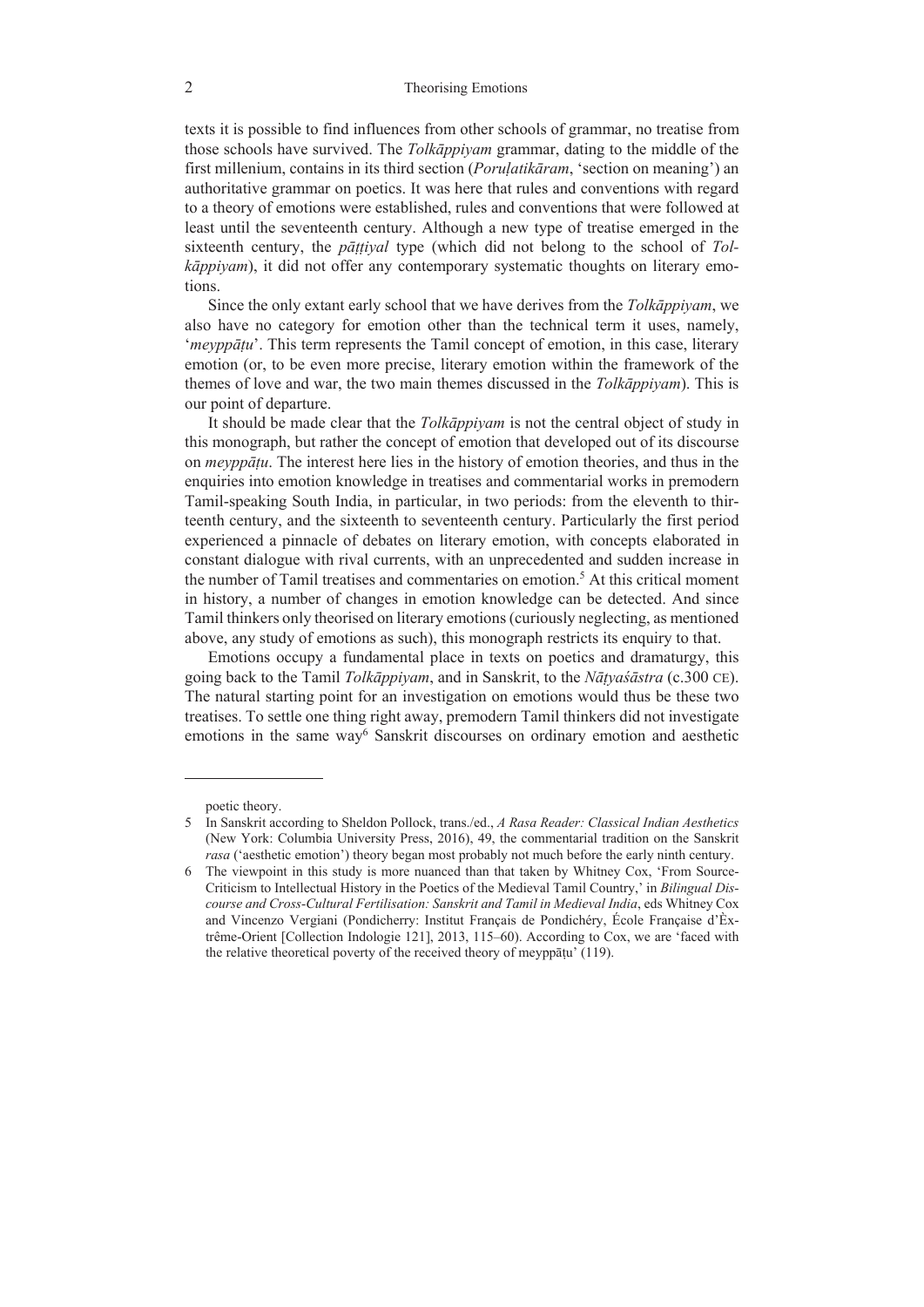emotion (*bhāva-rasa*) did.<sup>7</sup> In Tamil there is no discourse on emotion that could have led to the far-reaching paradigm shifts we find in Sanskrit theoretical writings, of which some were quite revolutionary (as for example in the works of the Kashmiri theorist Abhinavagupta, c.1000 CE)<sup>8</sup>. Rather, Tamil thinkers show a continuing preference for older (pre-Abhinavagupta) paradigms. They did so even though texts codifying emotions were part of a multilingual field and the boundaries between the languages were permeable due to multilayered processes of transfer.<sup>9</sup> An excellent source reader exists for Sanskrit *rasa* theory,10 Sheldon Pollock's *Rasa Reader*, but it does not include any discussion of Tamil thinkers. Although a reception of the Sanskrit *rasa* theory did exist in the South Indian Tamil tradition, this was beyond the scope of Pollock's book.

In this monograph several priorities have been set. First of all, it does not deal with the relationship between emotions as expressed in Tamil literature and what is theorised as *meyppāṭu*. It also does not answer the question of how *meyppāṭu* mapped onto Tamil poetic compositions.11 It rather examines emotion knowledge as it stood at the height of debates on literary emotion. Such debates began in the eleventh century, when various strands of thought regarding emotion knowledge were brought together and related in different ways to earlier knowledge systems. This study examines the development of these currents. A number of discoveries will be presented, as for example, the sources of certain influences found in the concepts in question, and the points when certain emotion words passed out of use or lists of emotions changed. It will also be shown when Tamil literary theories of emotion introduced something akin to *rasa* (aesthetic emotion).

Regarding the technical term *meyppāṭu* used in Tamil theories of literary emotion, one may ask: Does this term have an accepted etymology? Do we know what the term

<sup>7</sup> Sanskrit was the *lingua franca* in India and beyond. Both Sanskrit and Tamil can be considered the classical languages of India.

<sup>8</sup> The dominant question had come to be that of the nature of aesthetic reception (Whitney Cox, 'Bearing the *Nāṭyaveda*: Śāradātanaya's *Bhāvaprakāśana*,' in *Modes of Philology in Medieval South India* by Whitney Cox [Leiden: Brill, 2017], 81). On 'aesthetics' in classical India, see Pollock, *Rasa Reader*, 1ff.

<sup>9</sup> On multilingual processes of transfer, see in particular, the writings of Anne Monius and Whitney Cox, who make this very clear. See also Jean Filliozat, 'Tamil and Sanskrit in South India,' in *Passages: Relationships Between Tamil and Sanskrit*, eds M. Kannan and Jennifer Clare (Pondicherry: French Institute of Pondicherry and Tamil Chair, Department of South and Southeast Asian Studies, University of California at Berkeley, 2009), 1–10.

<sup>10</sup> In my translations I distinguish between *rasa* as an aesthetic emotion and *bhāva* as an ordinary emotion.

<sup>11</sup> Grammar was strongly allied from the start with poetic praxis. However, there was no one-to-one correspondence between the grammarians' normative rules and poetry; see David Shulman, *Tamil: A Biography* (Cambridge, MA: The Belknap Press of Harvard University Press, 2016), 31.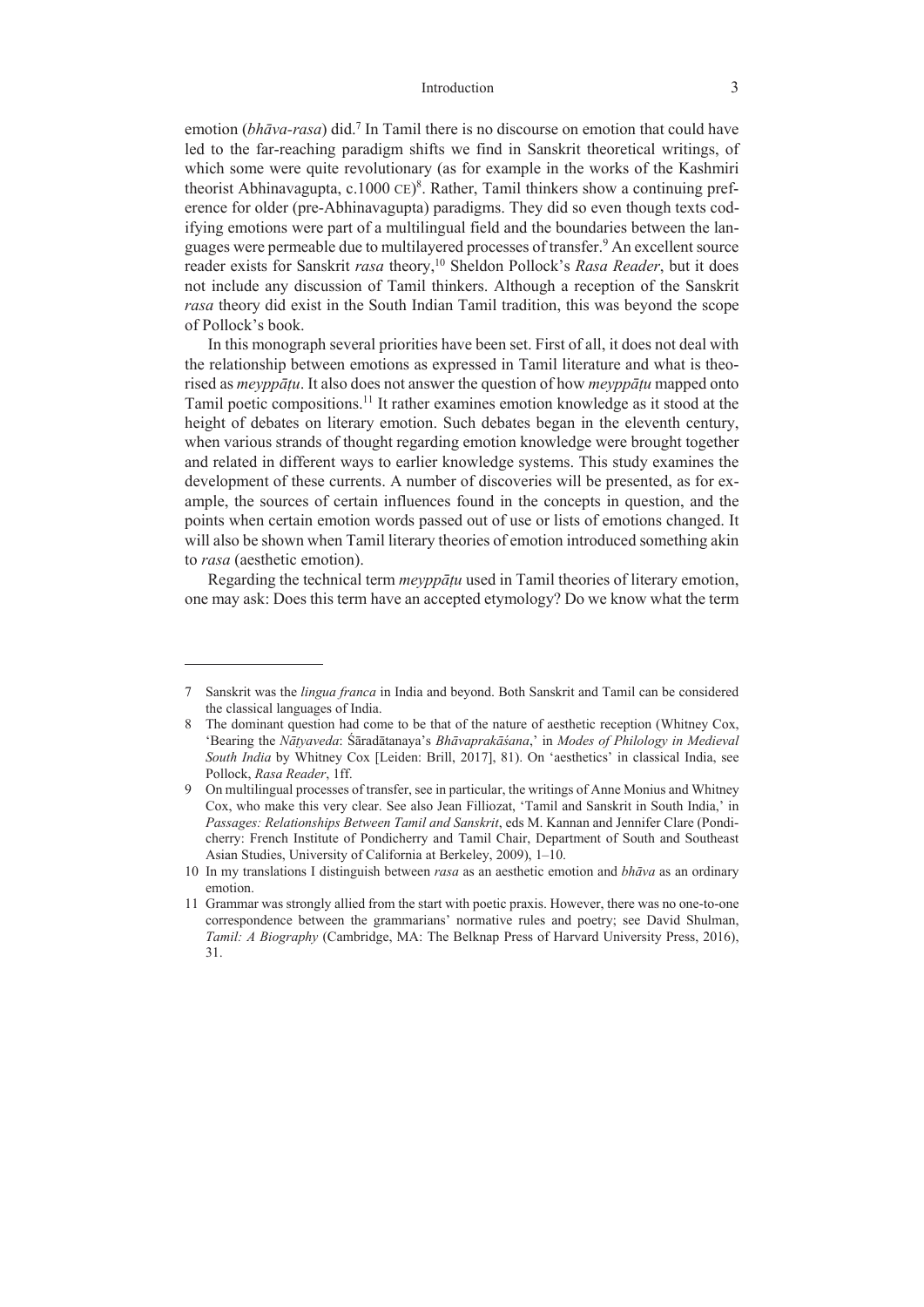originally meant? Unfortunately the answer is no. Much hinges on the multiple meanings of *mey*, which range from 'body' to 'truth' or 'reality'. Lexicons such as the *Glossary of Historical Tamil Literature (up to 1800 AD), Tamiḻ ilakkiyap pērakarāti* note that the first occurrence of *meyppāṭu* is in the grammar *Tolkāppiyam* and translate it as emotion.12 However, the eighth- to thirteenth-century medieval reference lexica *Tivākaram* and *Piṅkala nikaṇṭu* (which were used for interpretive questions as well as in the active production of texts) do not list the term in this particular technical meaning.13 Despite this, whatever the correct etymology or meaning, the technical term *meyppāṭu* can be translated with the meta-category 'emotion'. In the *Tolkāppiyam* emotion root-text, as I understand it, literary poetic emotion is simply emotion (equivalent to Sanskrit *bhāva*, ordinary emotion). Also in the *Tolkkāppiyam*'s commentarial tradition up to the seventeenth century, the processes involved are not essentially different from those operative for ordinary emotion.

What Tamil thinkers and commentators of the medieval period (eleventh to thirteenth century) were quite sure of was that emotions cannot be reduced to an inner space. Rather the opposite: they conceived emotions as arising through outer causal factors or situatedness. They can then be read in faces, physical postures, emotives,  $14$ or physical manifestations such as horripilation, tears, or perspiration caused by bodily change. In addition to the causal impact of emotions on the sensory organs, it was understood that emotion is based on perceptive power and the mind, and that there is no basic opposition between reason and emotion.15 Whether it was theorised that objects have specific emotion-inducing properties is unclear with the information currently available.16 But what can be said with certainty is that the Tamil treatises define

<sup>12</sup> See *Glossary of Historical Tamil Literature (up to 1800 AD), Tamiḻ ilakkiyap pērakarāti*, vol. 5 (Chennai: Cānti Cātaṉā, 2002), 2054, *s.v., meyppāṭu*: '*uḷḷattu uṇarcci*'.

<sup>13</sup> See *Tivākaram and Piṅkala nikaṇṭu* (*Ti* 11:242; *Pi* 10:100) in *Concordance of Three Nigandus / tivākaram – piṅkalam – cūṭāmaṇi akarāti aṭṭavaṇai* (Chennai: Cānti Cātaṉā, 2000).

<sup>14</sup> William Reddy calls emotional utterances 'emotives'; see William Reddy, *The Navigation of Feeling: A Framework for the History of Emotions* (Cambridge: Cambridge University Press, 2001), 104. Here I adopt only the term 'emotive', rather than the entire theory developed by Reddy. I would consider 'sighing' an emotive linked to conscious processes.

<sup>15</sup> It is notable that the generic Tamil key term *uṇarcci*, a term referring in various ways to the modern term 'emotion', does not designate a dualistic polarisation between reason and emotion. The term *uṇarcci* is derived from the verb root *uṇar* and has a broad semantic range: 1. to be conscious of, know, understand; 2. to think, reflect, consider, 3. to examine, observe; 4. to experience as a sensation; 5. to realise; 6. to feel (*Tamil Lexicon*, 6 vols and supplement (University of Madras, 1982).

<sup>16</sup> Neither the root-text nor the expository prose in the commentarial works gives a clue regarding this. Modern Tamil grammar encourages the view that emotion comes to the person: Dative + emotion-noun + verb *irutal* = being affected by / happens to. This denotes the receptivity and passivity of the subject. E.g. x-*kku* (dative) *aruvaruppāka iruntatu*, 'x was disgusted'; x-*kku ericcalāka iruntatu*, 'x was annoyed'. – Tamil is an agglutinative Dravidian language, building left-branching sentences that produce a set of mental processes different than in Indo-European languages; for more details, see Shulman, *Tamil: A Biography*, 7ff.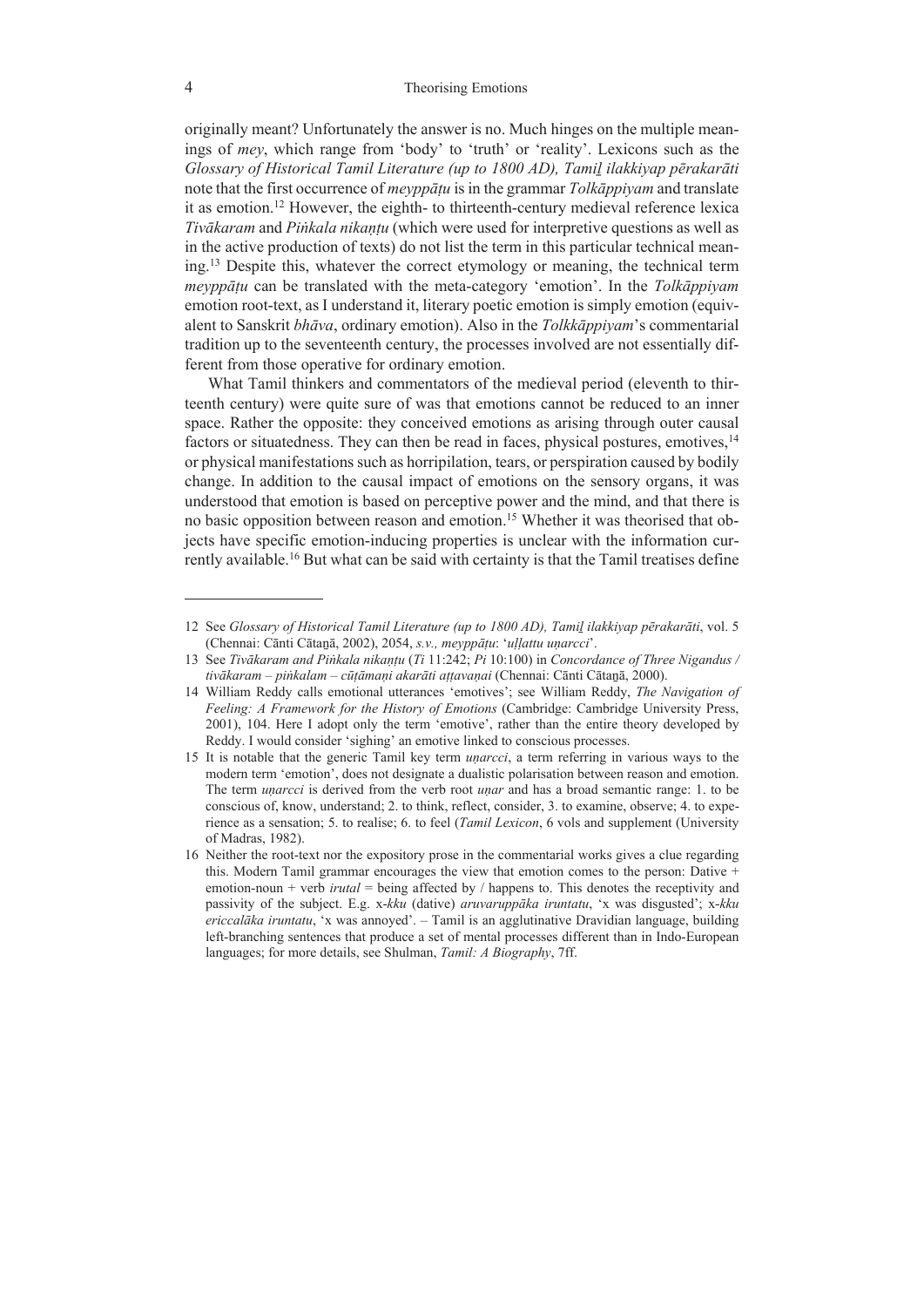which emotions are expected for particular objectives or causal factors and thus, which are appropriate. This again involves registers of emotion knowledge such as an appraisal of the causal factor (with four factors usually mentioned), the actors involved, and cultural expectations.<sup>17</sup> According to Tamil treatises, anger, for example, is not the same from one social group to another (such as kings or warriors, brahmins, merchants, or shepherds). Tamil premodern theorists view with approval the anger of a warrior, anger of someone whose kin has been harmed, or anger caused by murder and killing. In contrast, they view a warrior's fear with disapproval. This is a telling indication of how emotion treatises established emotion rules or norms, and how concepts of emotions as prescribed by these treatises led to emotion practice.18 However, only in the Buddhist emotion treatise under consideration is a categorical distinction made between good and bad, that is, between emotions that are pleasant and those that are painful or produce suffering.<sup>19</sup>

If we compare the premodern Tamil list of emotions with Western premodern lists of words describing emotions,<sup>20</sup> it is striking that in the Tamil treatises, various functional aspects are pooled under the single umbrella term of *meyppāṭu*. Some of the listed emotions are very close to Western ones, as for example disgust, joy, affection, jealousy and sloth,<sup>21</sup> but other terms for emotions are closer to mental states (remembering, doubt, dreaming).<sup>22</sup> Still others are of a physiological nature (trembling, weeping, laughter, perspiration, horripilation). The Tamil theorists did not make such distinctions, save presenting a double list of eight plus an additional thirty-two *meyppāṭu*s.23

19 This categorical distinction is an important part of discussions in Christian treatises on emotion.

<sup>17</sup> For example, the emotion of disgust is evoked by four causes old age, disease, pain, and low social status.

<sup>18</sup> An example of such a prescribed Tamil emotion notion is *ūṭal-uvakai*, the 'pleasure derived from reunion after sulking' (a staged emotion practice that still today is often part of the emotional life of amorous or married couples in the real world). On *ūṭal*, see also Shulman, *Tamil: A Biography*, 96. – For a discussion of the premodern domination of theory (*sāstra*) over practical activity, as part of an Indian 'centrality of rule-governance in human behaviour', see Sheldon Pollock, 'The Theory of Practice and the Practice of Theory in Indian Intellectual History,' *Journal of the American Oriental Society* 105.3 (July-Sept. 1985): 499–519 (500).

<sup>20</sup> Barbara H. Rosenwein, 'Emotion Words,' in *Le sujet des émotions au Moyen Âge*, ed. Piroska Nagy and Damien Boquet (Paris: Beauchesne, 2008), 93–106.

<sup>21</sup> On *acedia* and that sloth has gone out of fashion in today's western emotion vocabulary, but in Thomas Aquinas' medieval Europe, sloth was seen as an emotion, even a deadly sin, see Ute Frevert, *Emotions in History – Lost and Found* (Budapest, New York: Central European University Press, 2011); and Rom Harré, ed., *The Social Construction of Emotions* (Oxford: Blackwell, 1986), 11.

<sup>22</sup> Modern neuroscience has shown that emotions have an integrated functionality in human mental life. See Lisa Feldman Barrett and Ajay B. Satpute, 'Historical Pitfalls and New Directions in the Neuroscience of Emotion,' *Neuroscience Letters* (2017): 1–10: http://dx.doi.org/10.1016/j.neulet.2017.07.045

<sup>23</sup> In these Tamil treatises, as in similar treatises in Sanskrit (see Pollock, *Rasa Reader*, 8), there is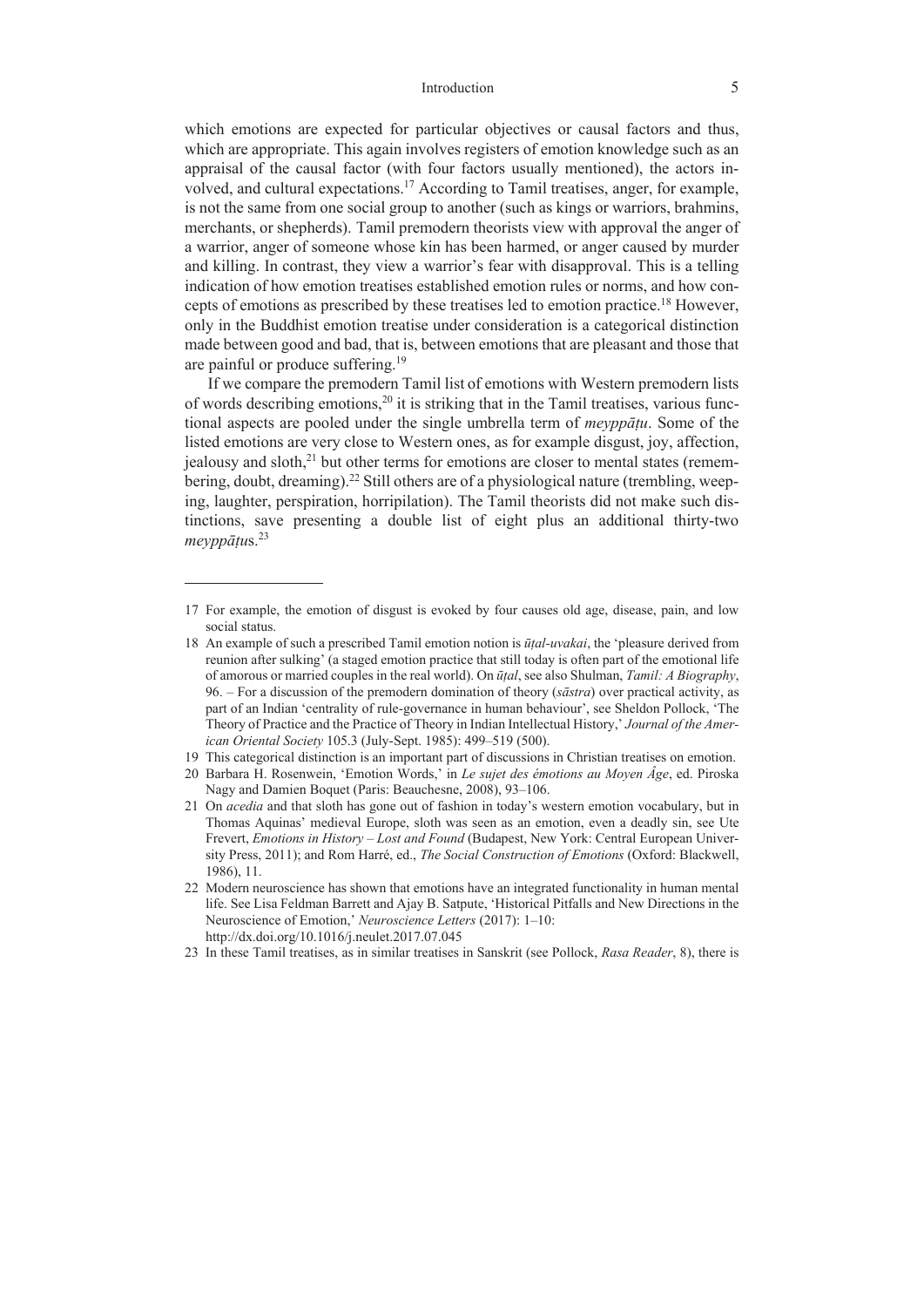## 6 Theorising Emotions

Although no systematic thoughts regarding emotion are available other than the theories on literary emotions of the Tamil grammarians, practical emotion knowledge existed, of course, as for example in Tamil *siddha* medicine, which is based on bodily humours, the causal role of emotions in disease and recovery, and the link between diet and emotion.24 This medical science, which developed in the eleventh and twelfth centuries, was interested in the mental-somatology of the emotions. However, to my knowledge, it did not develop a specific thought system regarding emotions. Also in other types of texts, practical emotion knowledge is found, such as in the ethical aphorisms of the *Tirukkuṟaḷ*. <sup>25</sup> In this text, also known as the *Kuṟaḷ*, we find aphorisms offering advice on virtue, right conduct, and fame, as well as on the emotions of envy, wrath, sympathy, sloth, etc. This practical emotion knowledge represents a future perspective for research on the history of Tamil emotions.

This volume is divided into two chapters; these are, however, not in the sequence usually expected. Sections 1 and 2 of the first chapter contain the results of my enquiry into emotion knowledge as found in premodern Tamil treatises. They present the questions that premodern Tamil thinkers were interested in, as well as those they did not engage with. Moreover, they summarise the changes that occurred over time in emotion knowledge (with detailed evidence for this given in the '*Meyppāṭu* source readings' of chapter 2). Section 3 discusses the problems in translating Tamil technical terms. The second chapter has two sections. Section 1 presents the current state of research on *meyppāṭu*. Section 2 contains the *Meyppāṭu* source readings. Rather than a philological enquiry, it presents a systematic overview of how *meyppāṭu* was seen by premodern Tamil theorists. The source reader investigates core ideas and changes, and provides Tamil texts and translations.<sup>26</sup> For a deeper understanding of the current Indological scholarly debate, the latest research results on the Sanskrit *rasa* theory are also outlined briefly.

a preference for 'counting and listing', and the belief 'that emotional phenomena can be listed and counted'. Today one might make possible distinctions between these emotions based on their characteristics or nature (simple external *meyppāṭu* [e.g. perspiration], complex higher order external *meyppāṭu* [e.g. anger, joy, disgust], internal short-lasting *meyppāṭu* [e.g. doubt], or internal *meyppāṭu* with respect to reactions [e.g. recollection]).

<sup>24</sup> On diet and emotion, as well as the regulation of emotions, see Barbara Schuler, 'Introduction: Historicizing Asian Community-Based Emotion Practices' and 'Food and Emotion: Can Emotions Be Worked On and Altered in Material Ways?,' both in *Historicizing Emotions: Practices and Objects in India, China, and Japan*, ed. Barbara Schuler (Leiden: Brill, 2017).

<sup>25</sup> In later times, this work became known as an example of *nīti* literature. On the *Tirukkuṟaḷ*, which dates to the middle of the first millennium or somewhat later, see Shulman, *Tamil: A Biography*, 94. On the author of the *Tirukkural*, Tiruvalluvar, as a collective persona, see Shulman, ibid. -The editions used are *Tirukkuṟaḷ mūlamum parimēlaḻakar uraiyum*, ed. Vaṭivēlu Ceṭṭiyār, 3 vols (Maturai: Maturaip Palkalaikkaḻakam, [1904] 1972–1976); *Tirukkuṟaḷ teḷivurai*, ed. Pa. Cuppiramaṇiyaṉ (Tirucci: Icaiyaraci Patippakam, n.d.).

<sup>26</sup> An overview of all positions held in the Tamil debate on the nature of literary emotion is, however, beyond the scope of this *Meyppāṭu* source readings.